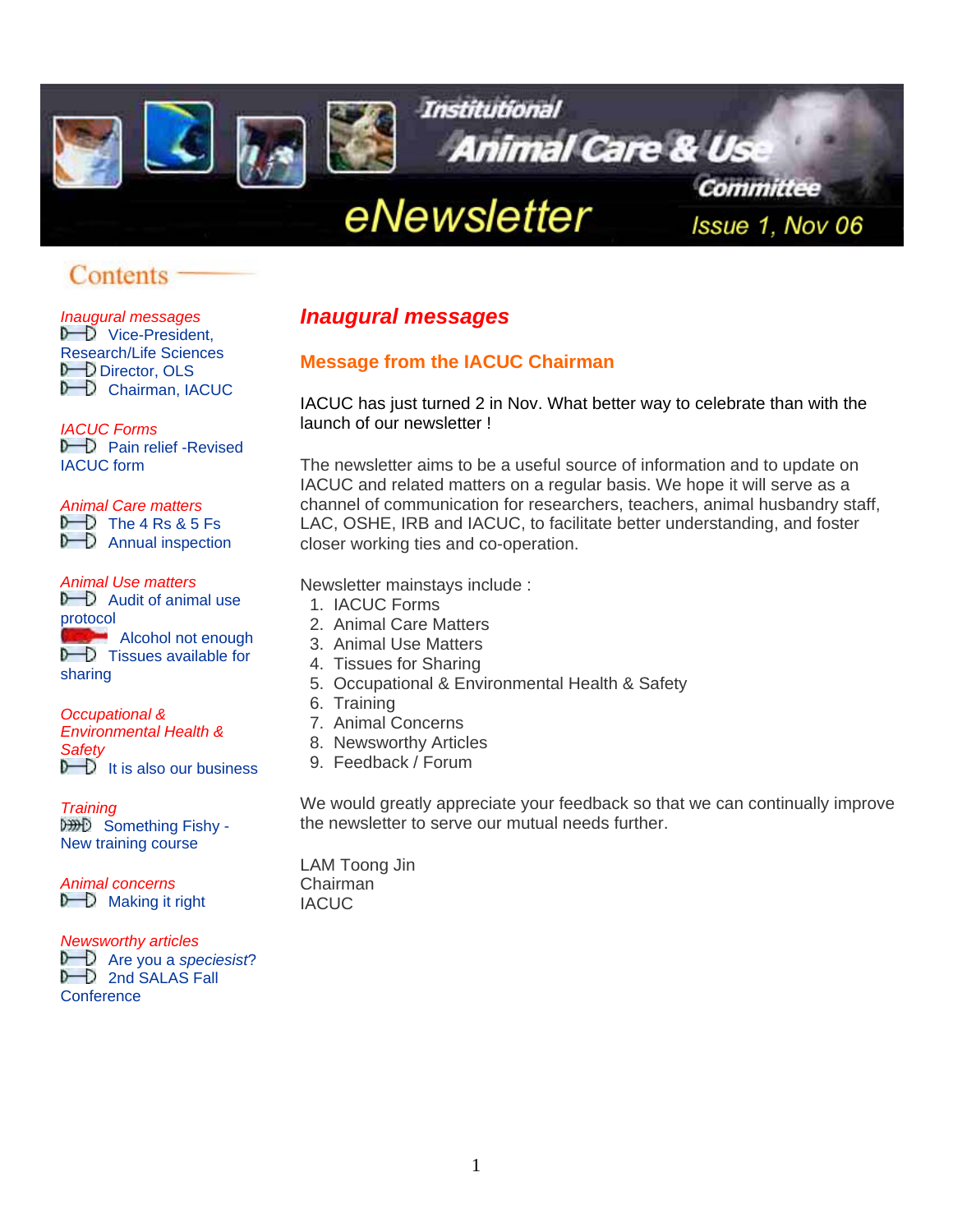**[concerns](http://www.nus.edu.sg/iacuc/pages/reporting_form.html)** 

**[Feedback](mailto:olsnmya@nus.edu.sg)** 

**Archives**

# <span id="page-1-0"></span>*Inaugural messages* **[Reporting animal](http://www.nus.edu.sg/iacuc/pages/reporting_form.html)**

**Message from Professor John Eu-Li WONG Vice President, Research/Life Sciences** 

It seems but yesterday that I approached Tom Lam to set up an IACUC to oversee the animal care and use programme of NUS. This Newsletter reminds me that the IACUC has come a long way and it is now established as a part of NUS' life.

I congratulate the IACUC on this achievement in a short span of 2 years.

I note the Newsletter will include regular sections on IACUC Forms, Animal Care matters, Animal Use matters, Tissues for Sharing, Training, Animal Concerns, Occupational & Environmental Health and Safety, Newsworthy articles & Feedback / Forum.

These are all hallmarks of a good practice of animal care and use. They will serve as a conduit for information in these areas to pass to researchers, teachers and animal husbandry staff, and for feedback to reach IACUC. They will also keep the University at large, LAC, OSHE and IRB informed.

In particular, the issue of occupational & environmental health and safety cannot be over-emphasised. I am glad that IACUC is working out with OSHE, IRB and LAC a comprehensive programme to monitor this in animal research and ensure the best practice.

It is commendable that IACUC has put in place a 'whistle blower' mechanism for reporting animal concerns. This will ensure that no animal care and use abuse or malpractice would escape the attention of IACUC.

It is commendable that IACUC has put in place a 'whistle blower' mechanism for reporting animal concerns. This will ensure that no animal care and use abuse or malpractice would escape the attention of IACUC.

That IACUC has also initiated regular on-site audits of animal use in laboratories will further ensure best practice in animal care and use, and enable us to fulfil our ethical responsibilities to AVA and the general public.

We should not aim just to meet the minimum requirements of NACLAR in the care and use of animals for scientific purposes and the licencing requirements of AVA, but should strive for excellence in animal care and use by international standards. Therefore, we should seek accreditation with the Association for Assessment and Accreditation of Laboratory Animal Care (AAALAC) International. With AAALAC accreditation, NUS will be better placed as one of the top research universities in the world.

Let us all work together to achieve that goal !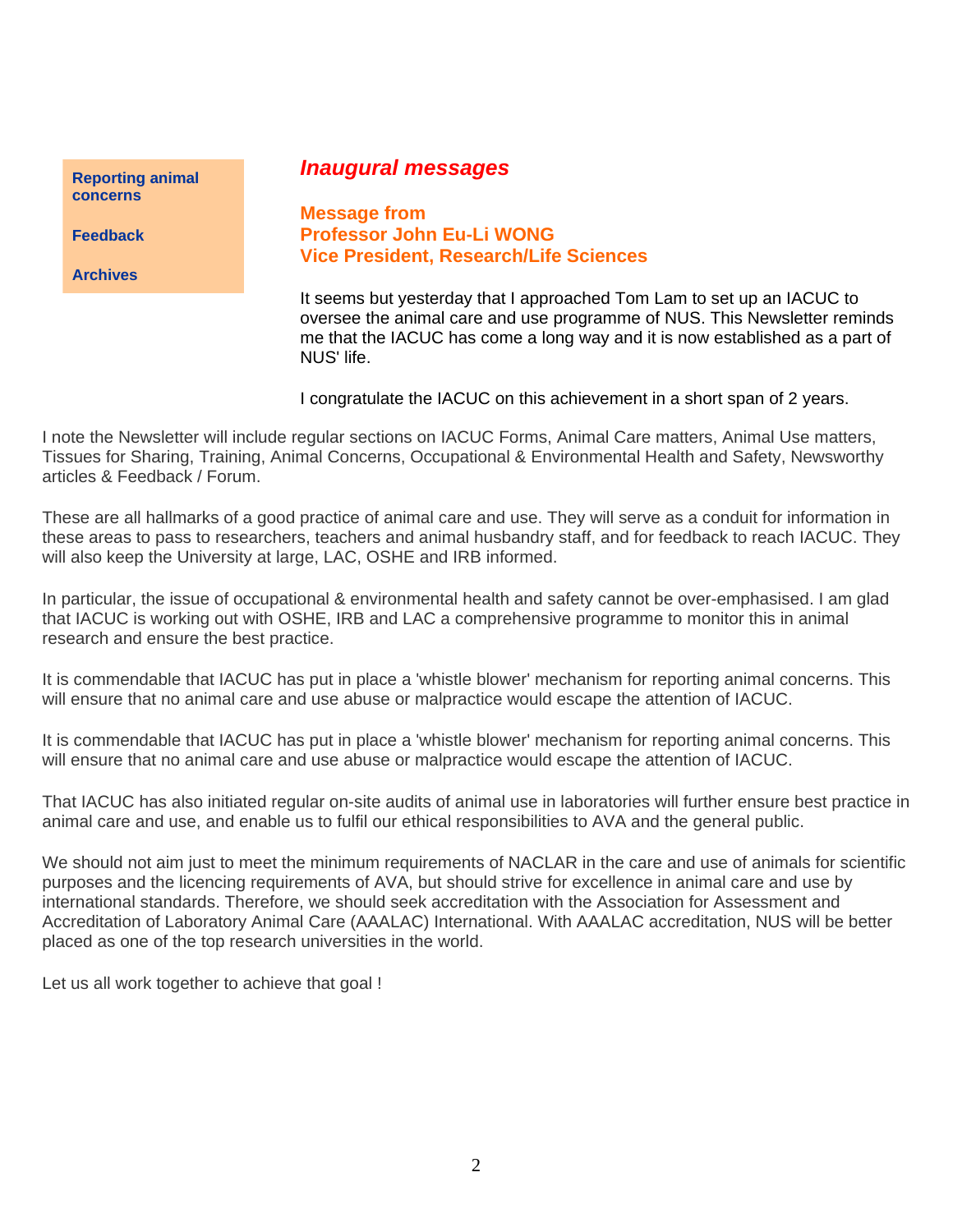# <span id="page-2-0"></span>*Inaugural messages*

#### **Message from Prof HEW Choy Leong Director, Office of Life Sciences**

First of all, I would like to congratulate IACUC on this initiative. It marks a significant milestone of IACUC. I know it has not been easy establishing IACUC. That the IACUC is established within 2 years is a commendable achievement.

I am happy to note that the protocol application forms have been revised to make them more user-friendly without compromising on the requirements of NACLAR and AAALAC (Association for Assessment and Accreditation of Laboratory Animal Care) International. I remember this was one of the issues raised in our last OLS Retreat.

I am also happy to note that the newsletter aims to serve as a channel of communication among IACUC, researchers, animal husbandry staff and LAC, and there will be a regular section on feedback. This will certainly promote understanding and co-operation among the various stake-holders in our journey to achieve the best practice in animal care and use, coupled with the best practice in occupational health and safety. We want to do good science based on internationally acceptable ethical standards. Only then can we rightfully join the league of world-class research institutions. Let us continue to work together to achieve that goal!

# **IACUC Forms**

**\_ \_ \_ \_ \_ \_ \_ \_ \_ \_ \_ \_ \_ \_ \_ \_ \_ \_ \_ \_ \_ \_ \_ \_ \_ \_ \_ \_ \_ \_ \_ \_ \_ \_ \_ \_ \_ \_ \_ \_ \_ \_ \_ \_ \_ \_ \_ \_ \_ \_ \_ \_ \_ \_**

**\_ \_ \_ \_ \_ \_ \_ \_ \_ \_ \_ \_ \_ \_ \_ \_ \_ \_ \_ \_ \_ \_ \_ \_ \_ \_ \_ \_ \_ \_ \_ \_ \_ \_ \_ \_ \_ \_ \_ \_ \_ \_ \_ \_ \_ \_ \_ \_ \_ \_ \_ \_ \_ \_** 

### **IACUC forms - revised to facilitate completion**

IACUC application forms have been revised and uploaded on the IACUC website for use since September.

Feedback on the complexity of the IACUC form was discussed during the last OLS retreat. A Forms Reviewing Committee comprising A/P Madhav Bhatia (Chairman) and Dr Paul MacAry (representing researchers), Dr John Foo (representing IACUC) and Ms Jennie Ong (representing OLS) was formed to review the IACUC forms.

Various revisions were proposed to the IACUC. An IACUC subcommittee reviewed the proposals and accepted those which are within National Advisory Committee for Laboratory Animal Research (NACLAR) Guidelines. The forms have therefore been revised accordingly.

You are reminded to download the forms from the IACUC website only when you need them to ensure the current forms are used. Please do not save a copy of the form for future use as the forms may have been revised at the time of submission.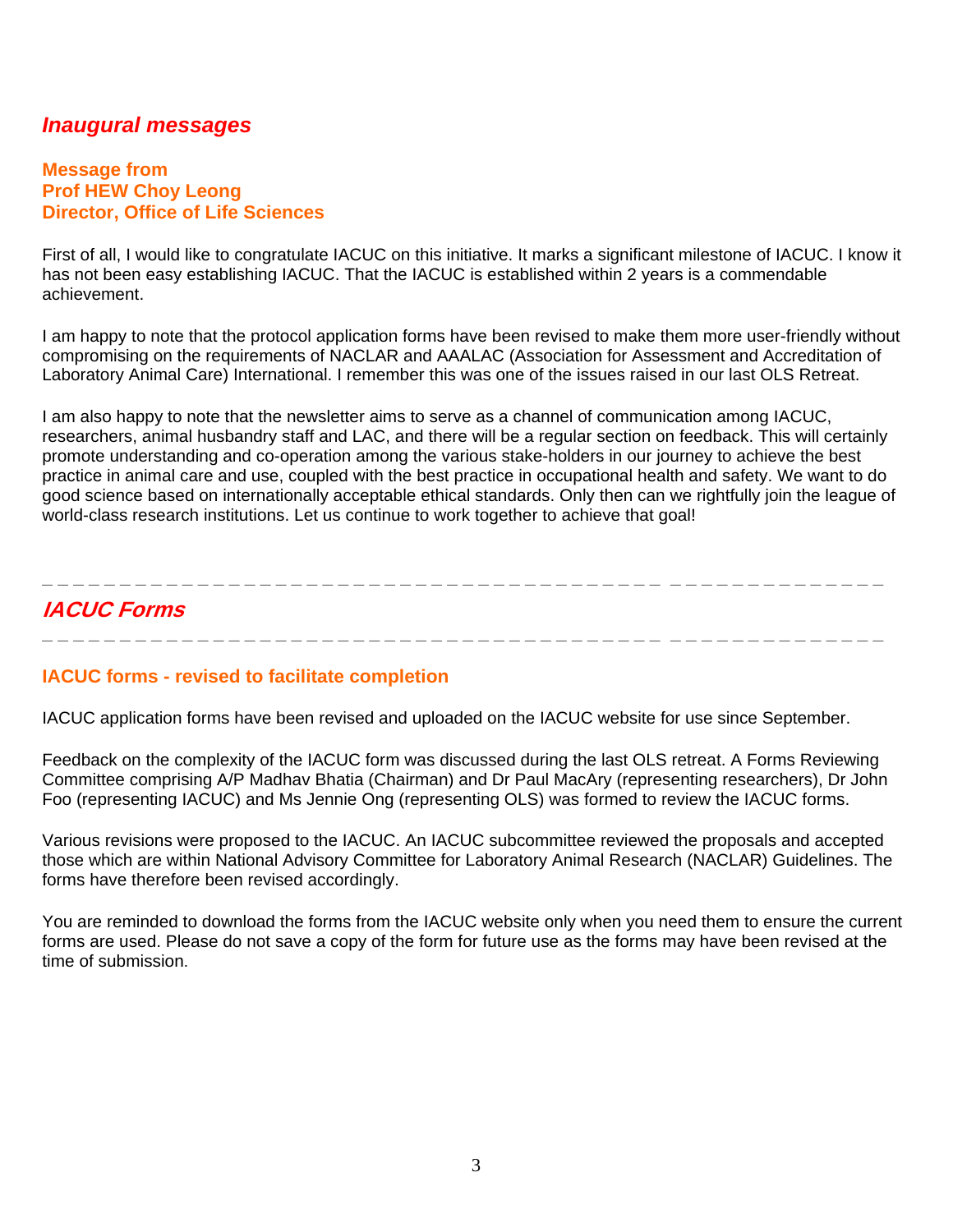<span id="page-3-0"></span>*Animal Care matters* 

# **What are the 4Rs and 5Fs of animal care and use?**

### **The 4 Rs**

You are probably familiar with the 3Rs Principle of Replacement, Reduction and Refinement.

It is an important topic covered by the RCULA training course and is central to the NACLAR Guidelines.

What is the 4th R then? It is 'Responsibility' !

The 4th R was brought to our attention by Associate Professor Michael Raghunath (Division of Bioengineering). He was invited to submit a full research proposal to IFER (International Foundation for Ethical Research) based on his preliminary proposal on developing an *in vitro* system using human cells and a bio-imaging approach to replace the existing drug screening methods of using chemically or immunologically induced animal models, thereby promoting the reduction of animal use.

**\_ \_ \_ \_ \_ \_ \_ \_ \_ \_ \_ \_ \_ \_ \_ \_ \_ \_ \_ \_ \_ \_ \_ \_ \_ \_ \_ \_ \_ \_ \_ \_ \_ \_ \_ \_ \_ \_ \_ \_ \_ \_ \_ \_ \_ \_ \_ \_ \_ \_ \_ \_ \_ \_**

**\_ \_ \_ \_ \_ \_ \_ \_ \_ \_ \_ \_ \_ \_ \_ \_ \_ \_ \_ \_ \_ \_ \_ \_ \_ \_ \_ \_ \_ \_ \_ \_ \_ \_ \_ \_ \_ \_ \_ \_ \_ \_ \_ \_ \_ \_ \_ \_ \_ \_ \_ \_ \_ \_**

IFER's particular interest is for a research programme designed to expose the student to ethical and practical issues regarding animal welfare and the 4 Rs of Replacement, Refinement, Reduction, and Responsibility.

*(Editor's Note : Although the grant was not eventually approved, Prof Raghunath feels that NUS researchers should be informed and alerted to such funding opportunities)*

# **The 5 Fs**

The 5Fs were raised at a talk by Assoc Prof Arieh Bomzon, Israel Institute of Technology, Haifa, Israel. This was organized by SALAS (Singapore Association for Laboratory Animal Science) on 2 Aug 06.

The 5 Fs are the 5 conditions of freedom relating to animal welfare

- 1. Freedom from hunger and thirst
- 2. Freedom from pain, injury and distress
- 3. Freedom from fear and distress
- 4. Freedom to express or indulge in natural behavior
- 5. Freedom from environmental stress and physiological discomfort

They represent the second ethical dimension of animal care and use (the first being the 4Rs).

In animal research, data quality generally depends on signal and noise of the data collected. High signal and low noise equates to good data quality which can be achieved by using animals with the 5Fs.

#### **Happy animals make good science !**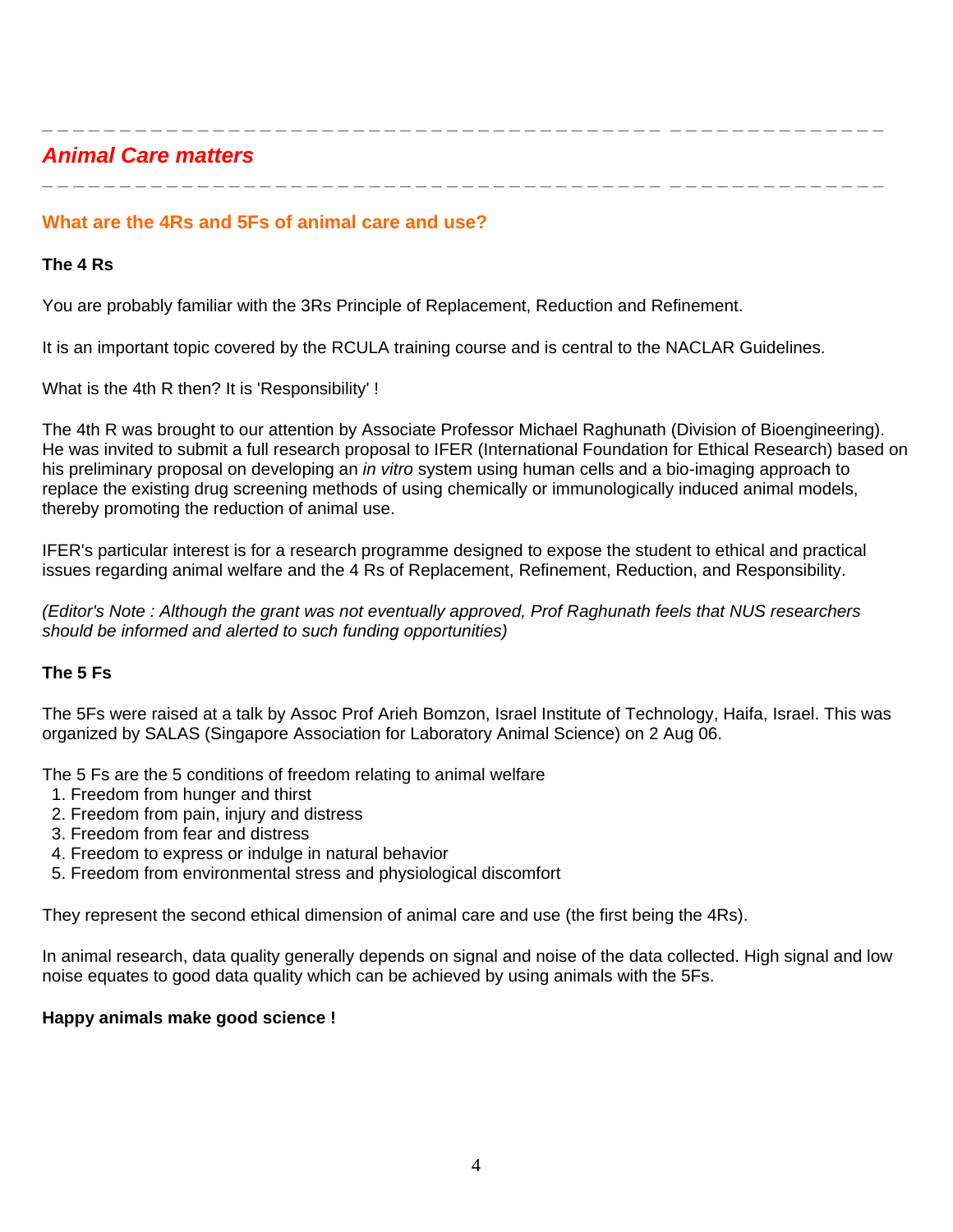# <span id="page-4-0"></span>**IACUC annual inspection to animal facilities**

The IACUC is required under the Animals and Birds Act to inspect all animal facilities at least once annually to ensure that animals are housed and cared for in accordance to the NACLAR Guidelines.

The inspection this year was carried out in October. A report on the inspection will be sent to the Head of Department/Director and the officer-in-charge of the respective animal facility. To ensure that all deficiencies recorded in the report are addressed, a follow-up inspection will be conducted in December. Animal facilities staff as well as animal users and PIs should ensure that good practices of animal care are adhered to and records are properly kept. This will pave the way for the annual licence renewal of animal facilities in NUS.

The licence is issued by Agri-Food & Veterinary Authority of Singapore (AVA) and has to be renewed annually subject to a satisfactory inspection of the facilities by AVA. The AVA inspection is scheduled sometime in Feb 2007.

Your cooperation in ensuring the licence renewal, and hence undisrupted animal research activity, will be greatly appreciated.

**\_ \_ \_ \_ \_ \_ \_ \_ \_ \_ \_ \_ \_ \_ \_ \_ \_ \_ \_ \_ \_ \_ \_ \_ \_ \_ \_ \_ \_ \_ \_ \_ \_ \_ \_ \_ \_ \_ \_ \_ \_ \_ \_ \_ \_ \_ \_ \_ \_ \_ \_ \_ \_ \_**

# *Animal Use matters*

# **IACUC Audit on Animal Care & Use**

Since Feb 06, IACUC has initiated a regular series of Audits on Animal Care & Use.

The IACUC Audit Team comprises the following:

- 1. Veterinarian / Compliance Officer
- 2. IACUC member
- 3. IACUC office staff

The animal care and use audit is not a fault-finding exercise but an IACUC effort to create awareness among researchers of the regulatory compliant issues as well as best practices by international standards on animal care and use.

Announced audits will be replaced with random and surprise audits in 2007.

We appreciate your understanding and support of this IACUC initiative. ……………………………………………………………………………………………………………………………………………

# **Alcohol not enough**

The IACUC has come across several protocols involving survival surgery without a proper description of the aseptic techniques used. 70% alcohol is usually cited as the agent for skin preparation (and without shaving of the hair).

Alcohol should not be the sole agent used for skin preparation. It is neither a high level disinfectant nor a sterilant. Alternating disinfectants is more effective and is preferred to using a single agent.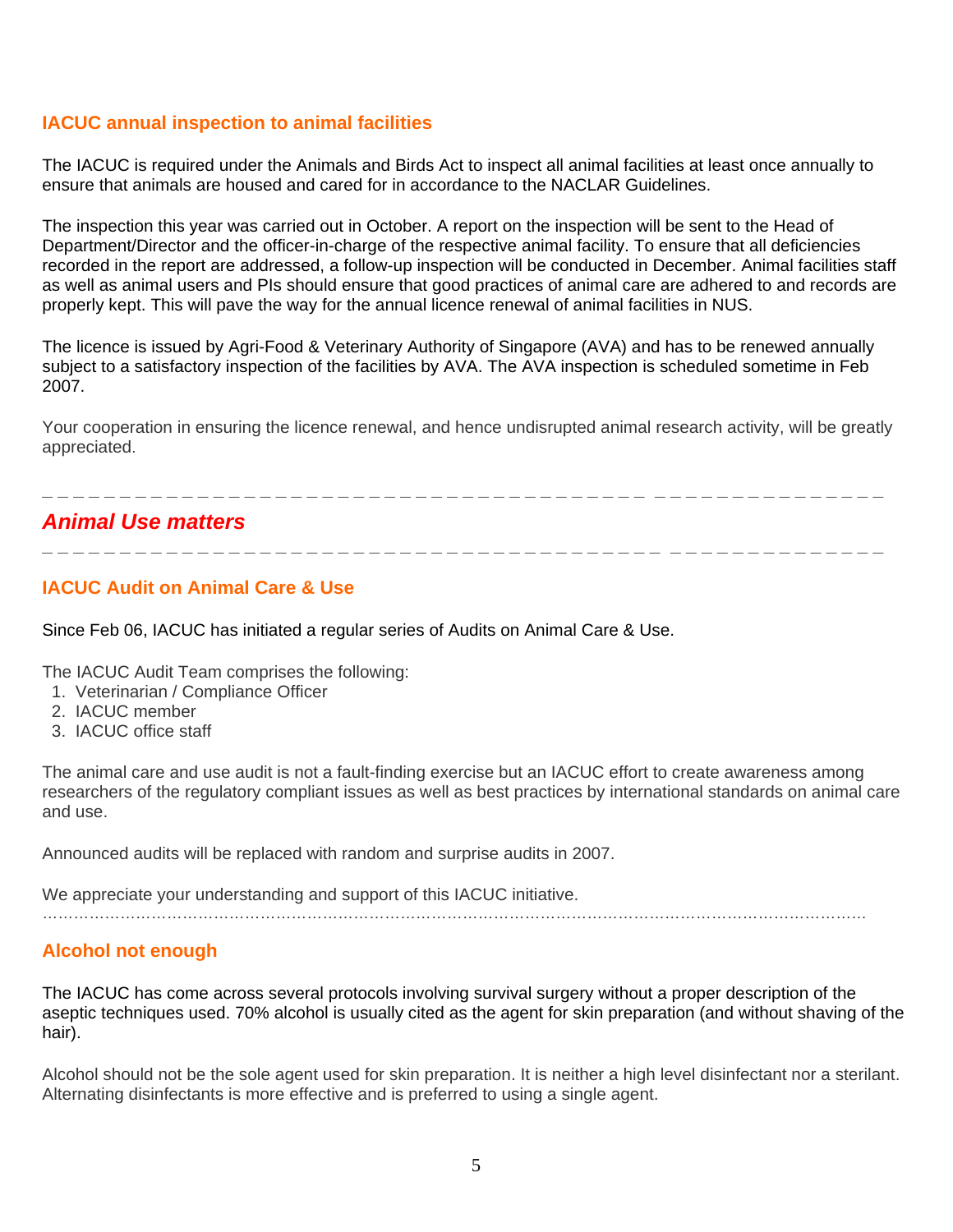<span id="page-5-0"></span>The LAC veterinarians recommend the use of a germicide scrub (iodophors - e.g. betadine or chlorhexidine - e.g. hibiscrub), followed by rinsing with alcohol. This process (referring to alternating between the scrub and alcohol) should be repeated thrice.

The final step for skin preparation is to soak the area with a disinfectant solution (eg. betadine solution). Researchers need to note that a betadine scrub is different from the betadine solution. The latter is for use only during the final step.

Please contact the LAC veterinarians if you need further information.

# **Tissue sharing information**

With animal reduction in mind, tissues from euthanised animals of an approved protocol are now available for sharing (tissue sharing among researchers).

…………………………………………………………………………………………………………………………………………………

IACUC office maintains a database on information which includes protocol number, name of the PI, contact person & number, species name, and tissues available. Those interested can email [Dr Bala.](mailto:olsbd@nus.edu.sg) 

PIs agreeing to share animal tissues from their IACUC approved protocols are requested to complete the [Tissue](http://www.nus.edu.sg/iacuc/iacuc_forms/use_animal_tissues/tissha.doc)  [Sharing Form](http://www.nus.edu.sg/iacuc/iacuc_forms/use_animal_tissues/tissha.doc) which is now part of the IACUC application forms (Application To Use Animals for research, Application to Use Animals for Classroom Teaching, and Application to Use Animals for Undergraduate /School Project).

 **\_ \_ \_ \_ \_ \_ \_ \_ \_ \_ \_ \_ \_ \_ \_ \_ \_ \_ \_ \_ \_ \_ \_ \_ \_ \_ \_ \_ \_ \_ \_ \_ \_ \_ \_ \_ \_ \_ \_ \_ \_ \_ \_ \_ \_ \_ \_ \_ \_ \_ \_ \_ \_**

**\_ \_ \_ \_ \_ \_ \_ \_ \_ \_ \_ \_ \_ \_ \_ \_ \_ \_ \_ \_ \_ \_ \_ \_ \_ \_ \_ \_ \_ \_ \_ \_ \_ \_ \_ \_ \_ \_ \_ \_ \_ \_ \_ \_ \_ \_ \_ \_ \_ \_ \_ \_ \_ \_**

# *Occupational & Environmental Health & Safety*

# **It is also our business**

In animal research, some may wonder why occupational & environmental health and safety should be the concern of IACUC since we have the OSHE to take care of this.

When a hazardous material or infectious agent is used on animals, the health and safety of personnel handling the material, the animals and the animal husbandry, wastes and disposal is an IACUC concern.

The personnel involved should include not only the PI and his/her team members but also the husbandry staff, whether in the departmental facilities or LAC. The concern covers not only the hazardous material and the contaminated animals but also their wastes, including faeces, urine, body secretion (hence the bedding, and in the case of fish, the ambient water) and expired air, as well as tools, equipment and cages/aquaria that may get contaminated with the hazardous material. The disposal of contaminated animals, wastes and materials, including the contaminated ambient water of aquatic animals, will give rise to environmental health and safety concerns, which will be compounded should transgenic animals/organisms or infectious agents escape into the environment.

OSHE, LAC and IACUC are actively working to come out with guidelines to assist PIs and research & husbandry staff in addressing such issues. The involvement of IACUC in OHS issues is in line with the NACLAR Guidelines, extracts of which are reproduced below :

(1) ". . . the IACUC should participate in the OHS programme of the institution by conducting a health and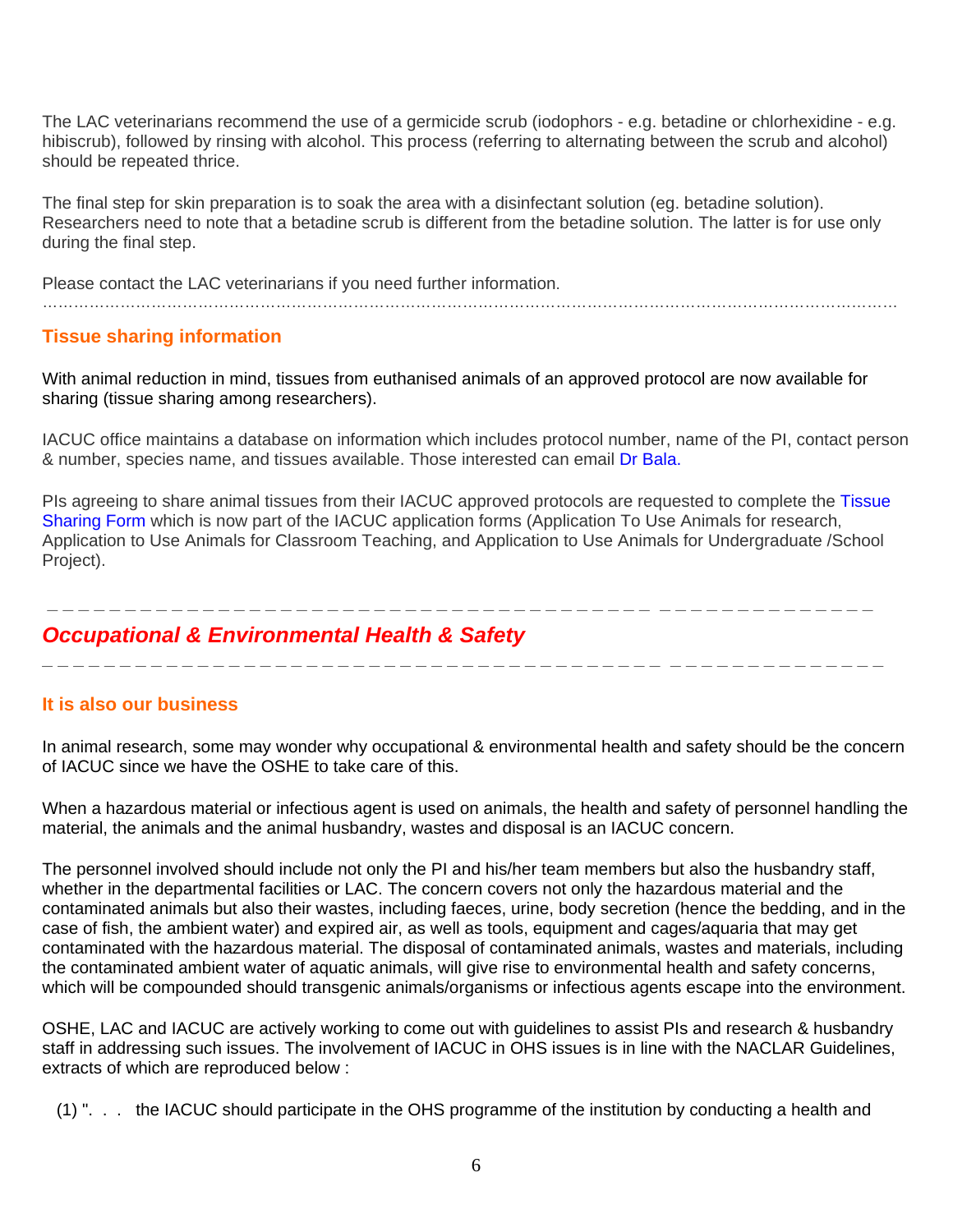<span id="page-6-0"></span>safety review of research activities that present hazards to personnel. The procedure should be incorporated into the IACUC protocol review process . . " and;

 (2) ". . . the IACUC also has a role in ensuring that personnel comply with health and safety requirements (e.g. ensuring personnel have received appropriate training, evaluating compliance with standard operating procedures or institutional policy . . "

**\_ \_ \_ \_ \_ \_ \_ \_ \_ \_ \_ \_ \_ \_ \_ \_ \_ \_ \_ \_ \_ \_ \_ \_ \_ \_ \_ \_ \_ \_ \_ \_ \_ \_ \_ \_ \_ \_ \_ \_ \_ \_ \_ \_ \_ \_ \_ \_ \_ \_ \_ \_ \_ \_**

**\_ \_ \_ \_ \_ \_ \_ \_ \_ \_ \_ \_ \_ \_ \_ \_ \_ \_ \_ \_ \_ \_ \_ \_ \_ \_ \_ \_ \_ \_ \_ \_ \_ \_ \_ \_ \_ \_ \_ \_ \_ \_ \_ \_ \_ \_ \_ \_ \_ \_ \_ \_ \_ \_**

# *Training*

# **Course on Responsible Care and Use of Fish for Scientific Purposes**

DBS, LAC and IACUC jointly organized a one-day course on Responsible Care and Use of Fish for Scientific Purposes (RCUF) on 12th July 2006. This was in response to a growing demand from researchers who use fish and will be held twice yearly.

The inaugural course saw a total of 29 participants from the Yong Loo Lin School of Medicine, the Faculties of Science and Engineering and the Temasek Life Sciences Laboratory.

Prof Hew Choy Leong, Director of Office of Life Sciences, delivered the welcome address.

Speakers included Emeritus Prof Lam Toong Jin (Chairman, NUS-IACUC), Prof Alex Ip Yuen Kwong (DBS), and Dr Frederic Chua (Veterinarian).

Certificates of Attendance were awarded to participants.

The second RCUF is confirmed to be held on 15 Dec 06.

Further details can be obtained from the IACUC [website.](http://www.nus.edu.sg/iacuc/animal_use_lac_training_course.shtml)

**\_ \_ \_ \_ \_ \_ \_ \_ \_ \_ \_ \_ \_ \_ \_ \_ \_ \_ \_ \_ \_ \_ \_ \_ \_ \_ \_ \_ \_ \_ \_ \_ \_ \_ \_ \_ \_ \_ \_ \_ \_ \_ \_ \_ \_ \_ \_ \_ \_ \_ \_ \_ \_ \_**

**\_ \_ \_ \_ \_ \_ \_ \_ \_ \_ \_ \_ \_ \_ \_ \_ \_ \_ \_ \_ \_ \_ \_ \_ \_ \_ \_ \_ \_ \_ \_ \_ \_ \_ \_ \_ \_ \_ \_ \_ \_ \_ \_ \_ \_ \_ \_ \_ \_ \_ \_ \_ \_ \_**

# *Animal concerns*

# **Making it right**

IACUC has an avenue through which animal care and use concerns may be aired. To avail of this avenue, please click on "Reporting animal concerns" in the coloured box on the left of this newsletter. The form can also be downloaded from the IACUC website.

This avenue will help ensure best practices in animal care and use.

For example, a report was received on the improper handling of mice. IACUC initiated the inquiry process with an investigation, the outcome of which was reported by the attending veterinarian.